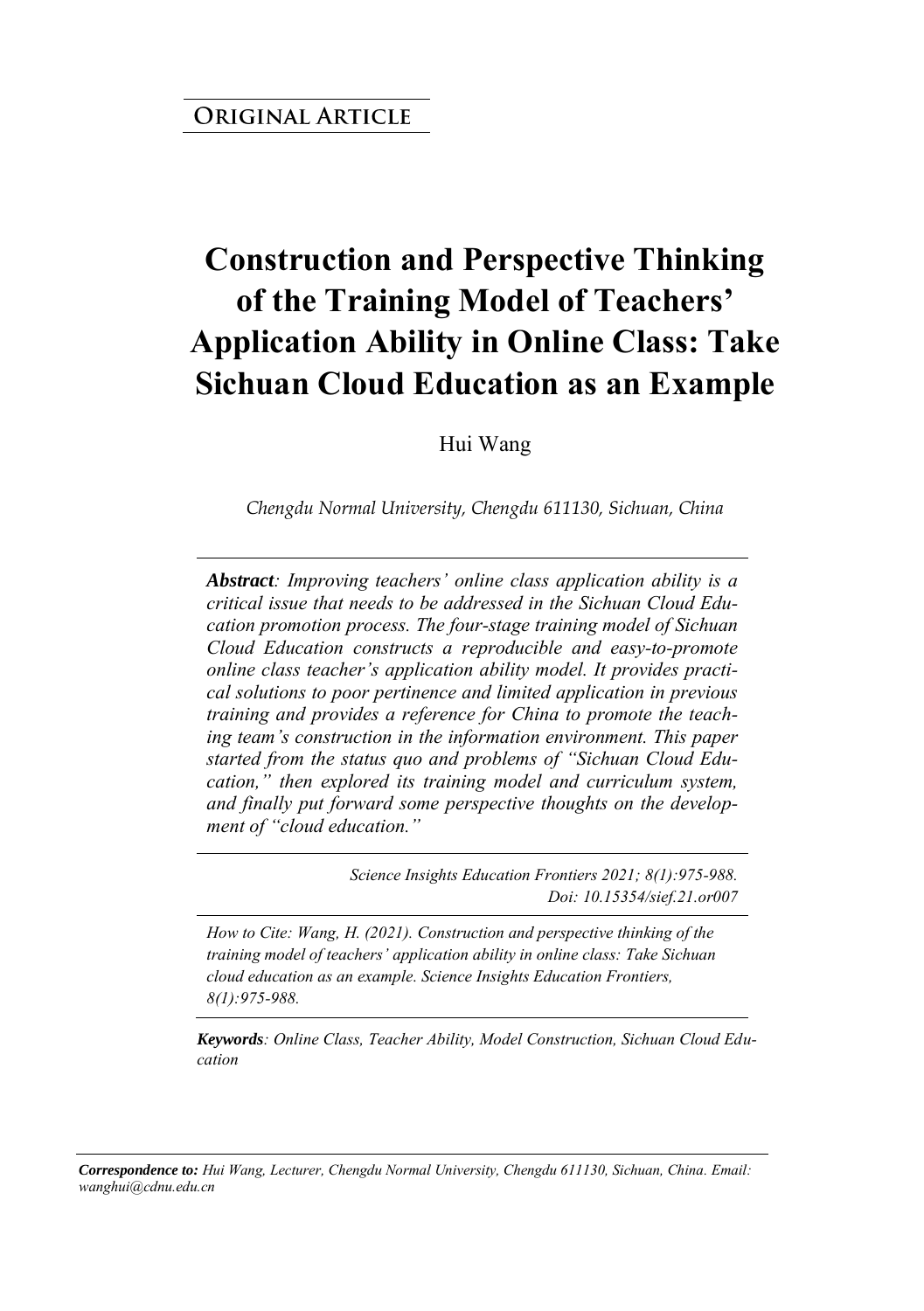UMAN society has entered the 21st century. Information technology, marked by computers, multimedia, and communication networks, is developing rapidly worldwide. In particular, the widespread application of Internet technology UMAN society has entered the 21st century. Information technology, marked<br>by computers, multimedia, and communication networks, is developing rapid-<br>ly worldwide. In particular, the widespread application of Internet techn ing how people survive, live, learn, and develop. The economy and society's information level poses new challenges to talent training and provides a remarkable new space for education development. After more than two decades of development, China's information level has also made considerable progress in infrastructure, digital resources, personnel training, key technologies and standards and has entered a higher development stage (Zhou et al., 2020). Under the guidance of the national concept of promoting education equity, the promotion and training of online class teachers' application ability have become a systematic teaching reform project in the information age. The reasonable and practical use of the online class is an effective way to realize the broad sharing of high-quality education.

The online class of Sichuan Cloud Education is a significant initiative of the Sichuan Provincial Department of Education to promote its education alliance's construction through education informatization. It is a public welfare high-quality classroom teaching live broadcast platform built based on the provincial public service platform for educational resources with "many pairs, one screen, three pictures, and multiple choices." It has high 370T storage and 10G bandwidth service capabilities. Through "Sichuan Cloud Education," more children will be able to share the fruits of educational reform and development under the same educational "cloud" (Zhong, 2021). This article is based on the construction connotation of Sichuan Cloud Education and thinks about some construction problems.

#### **Status Quo and Problems**

#### *The Construction Status of the Online Class of Sichuan Cloud Education*

Since the launch of Sichuan Cloud Education at the end of 2018, the first phase has 15

*Conflict of Interests: None.* 

© 2021 Insights Publisher. All rights reserved.

 $\circledcirc$   $\circledcirc$ Creative Commons Non Commercial CC BY-NC: This article is distributed under the terms of the Creative Commons Attribution-NonCommercial 4.0 License (http://www.creativecommons.org/licenses/bync/4.0/) which permits non-commercial use, reproduction and distribution of the work without further permission provided the original work is attributed by the Insights Publisher.

*Funding: The school-level teaching reform project of Chengdu Normal University "PBL teaching model and case study based on computational thinking" (project #: 2020JG28); and the school-level scientific research project of Chengdu Normal University "Study on the cultivation of students' computational thinking in a wisdom classroom environment" (project #: CS19ZB04).*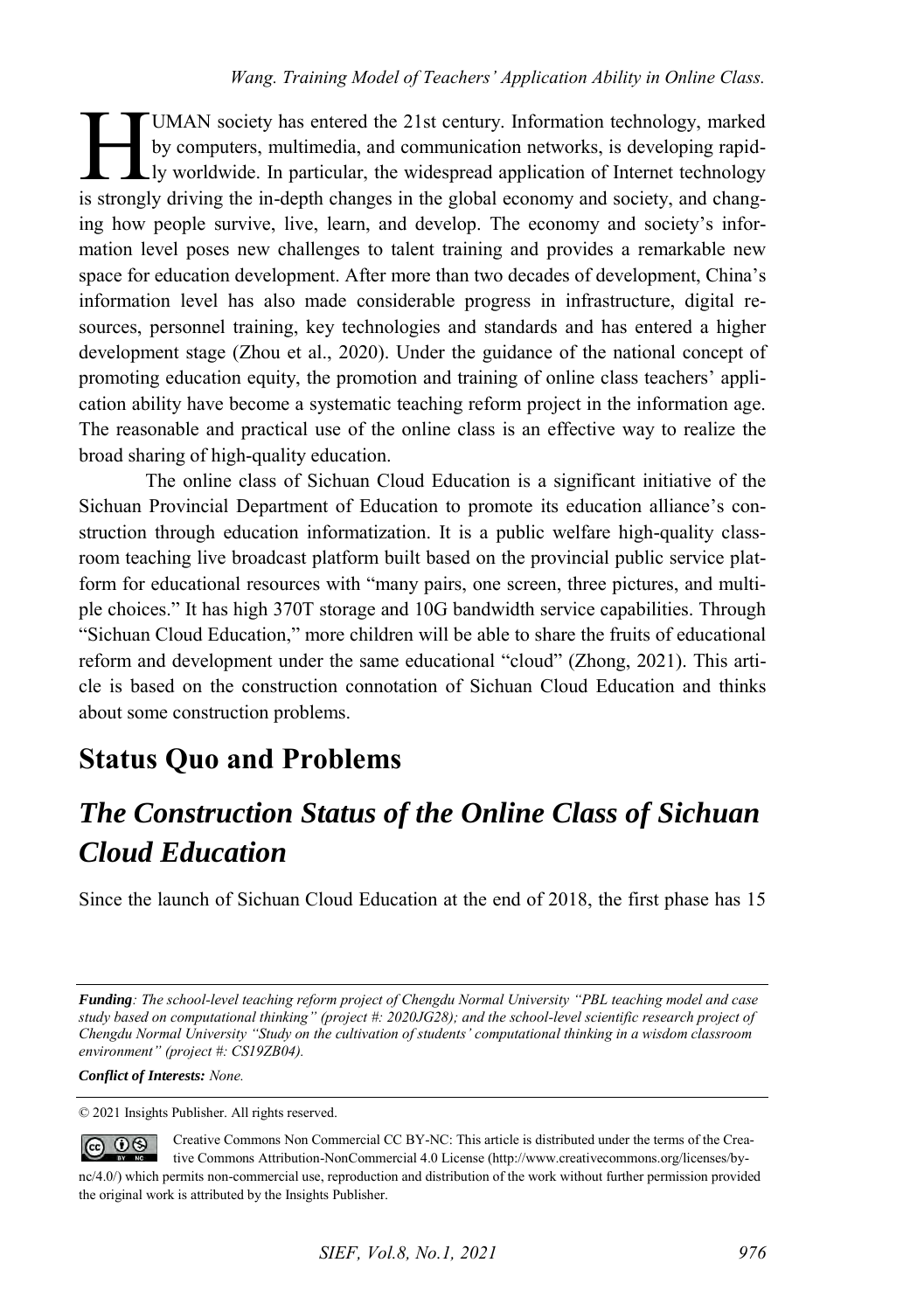provincial-level demonstration high schools as anchor schools and 110 relatively weak high schools as receiving schools to carry out regular online class teaching. In the second phase, 28 anchor schools and 1,016 receiving schools were added, covering the entire preschool, elementary school, junior high school, and high school. Judging from the effects of the first phase of operation, Sichuan Cloud Education has effectively promoted the overall improvement of the primary education and teaching quality of the province through the implementation of several measures to form a teaching alliance, high-quality school demonstration and leadership, and radiation to drive weak schools in the alliance.

According to the characteristics and reality of teaching in each stage, the online class broadcasting and receiving forms of Sichuan Cloud Education can be divided into four types: live teaching, recorded teaching, implanted teaching, and observation teaching.

 In live class teaching, the receiving end and the broadcasting end school learn simultaneously, at the same step, and with the same requirements.

Live class teaching refers to classroom teaching in which teachers and students of the receiving school receive and participate in the broadcast school's teaching activities simultaneously through the Sichuan Cloud Education platform. The live class is mainly based on the broadcasting school, and the receiving school cooperates to form a teaching alliance, which has the same time, same steps, and same requirements (Luo, 2020).

 The receiving end and broadcasting end schools are the main body and mutually optimized in the recording and broadcasting class teaching.

Recording and broadcasting class teaching means that the broadcaster school records the whole classroom teaching process and simultaneously releases classroom teaching videos through the Sichuan Cloud Education platform. Teachers at the receiving end school record and broadcast lessons, conduct research, arrange students to preview or make necessary supplements and then combine the teaching with broadcast end teaching videos. The recording and broadcasting class takes the broadcaster and the receiving school as the standard main body and appropriately delays teaching progress and tasks (Zhao et al., 2017).

 In implanted class teaching, the receiving school vigorously absorbs the "teaching essence" of the broadcasting school.

Implanted teaching means that the receiving school selectively uses the teaching videos and resources provided by the broadcaster school based on the actual teaching through the Sichuan Cloud Education platform in daily teaching; And the classroom teaching form that internalizes the educational teaching and teaching research activities of highquality schools (Geng, 2016). The implantable class teaching takes the receiving end school as the main body and integrates the school's management and culture, promoting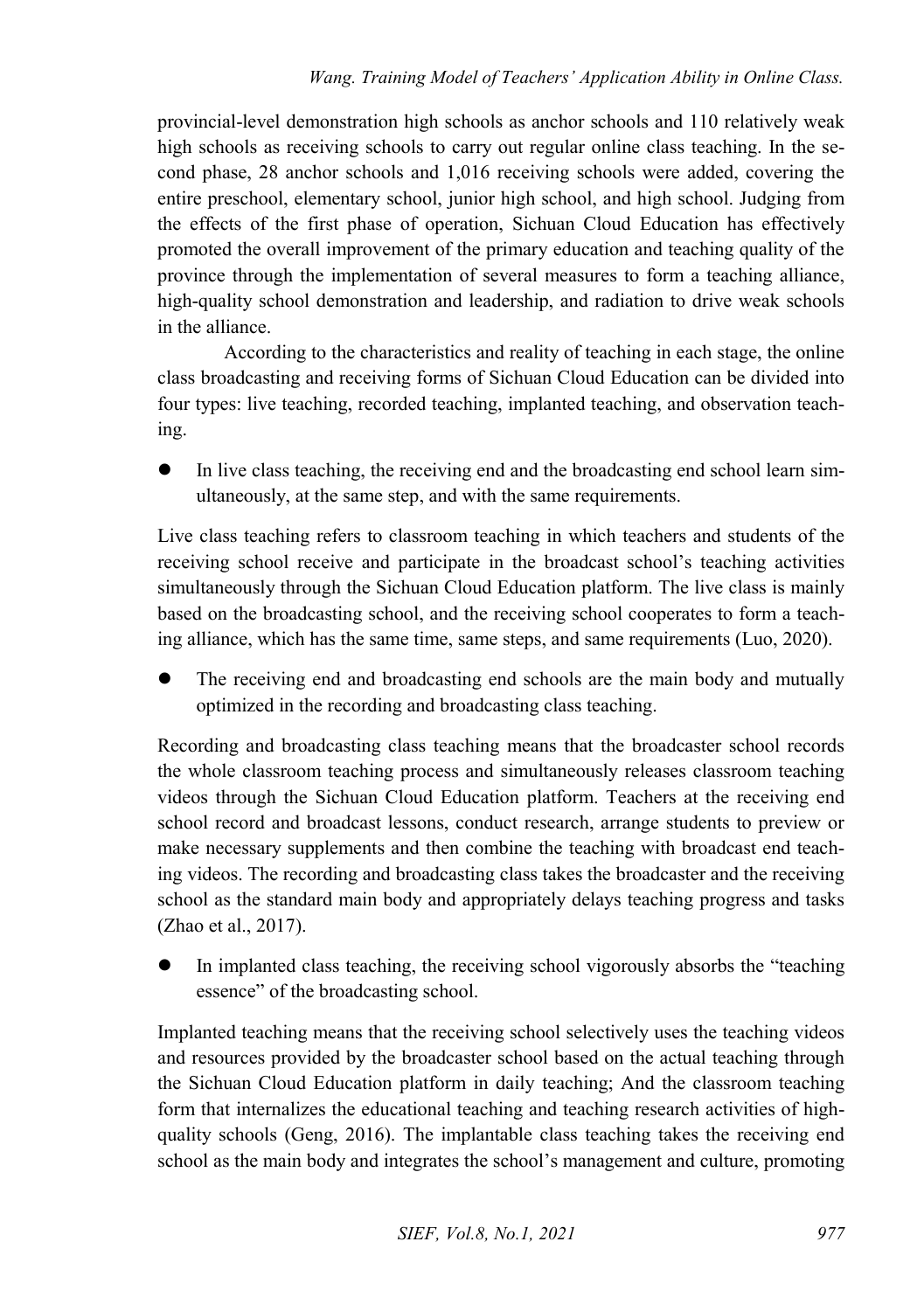the receiving end school to obtain the resources, motivation, and sustainable development ability.

 In observing class teaching, the receiving end school "learns with an open mind" to the broadcasting end school.

Observation class teaching refers to the remote class teaching form in which the receiving end observes, learns, and learns from the broadcasting end school's teaching activities through the Sichuan Cloud Education platform. Observation class teaching relies on the radiation demonstration of the broadcasting school and the guidance of famous teachers, focusing on the receiving end teaching and the student activity scene, and promoting the all-round improvement of the quality of classroom teaching in the receiving end school.

## *Problems in the Application of the Current Sichuan Cloud Education Online Class*

The administrative ability to manage cloud education needs to be improved.

The administrative management is inadequate in the top-level design, project planning, program implementation, teaching management, evaluation, and supervision of the online class software and hardware construction and development of the region and the school. Therefore, it is urgent to improve the information literacy and innovation leadership of managers systematically.

Instructors are inadequate in blended teaching capabilities based on online classes.

Most of the anchor school teachers have excellent face-to-face classroom teaching experience, but they will not adapt to the online class and fail to attend the class. At the receiving end, teachers do not know how to combine online classes with face-to-face classrooms and carry out blended teaching scientifically and reasonably.

 Technical support personnel lack systematic and standardized equipment management and maintenance training.

Many schools do not have dedicated online class technical support personnel, and most of them rely on information technology teachers as part-timers. Its insufficient knowledge and understanding of the online class caused irregular and unreasonable management and maintenance and untimely technical support.

#### **Cultivate Model Construction**

The openness, sharing, collaboration, and autonomy of the network environment are different from the closeness, exclusiveness, dominance, and passivity of the traditional classroom environment. Therefore, online courses' training model construction cannot only apply traditional courses' ideas and methods. On the contrary, it is necessary to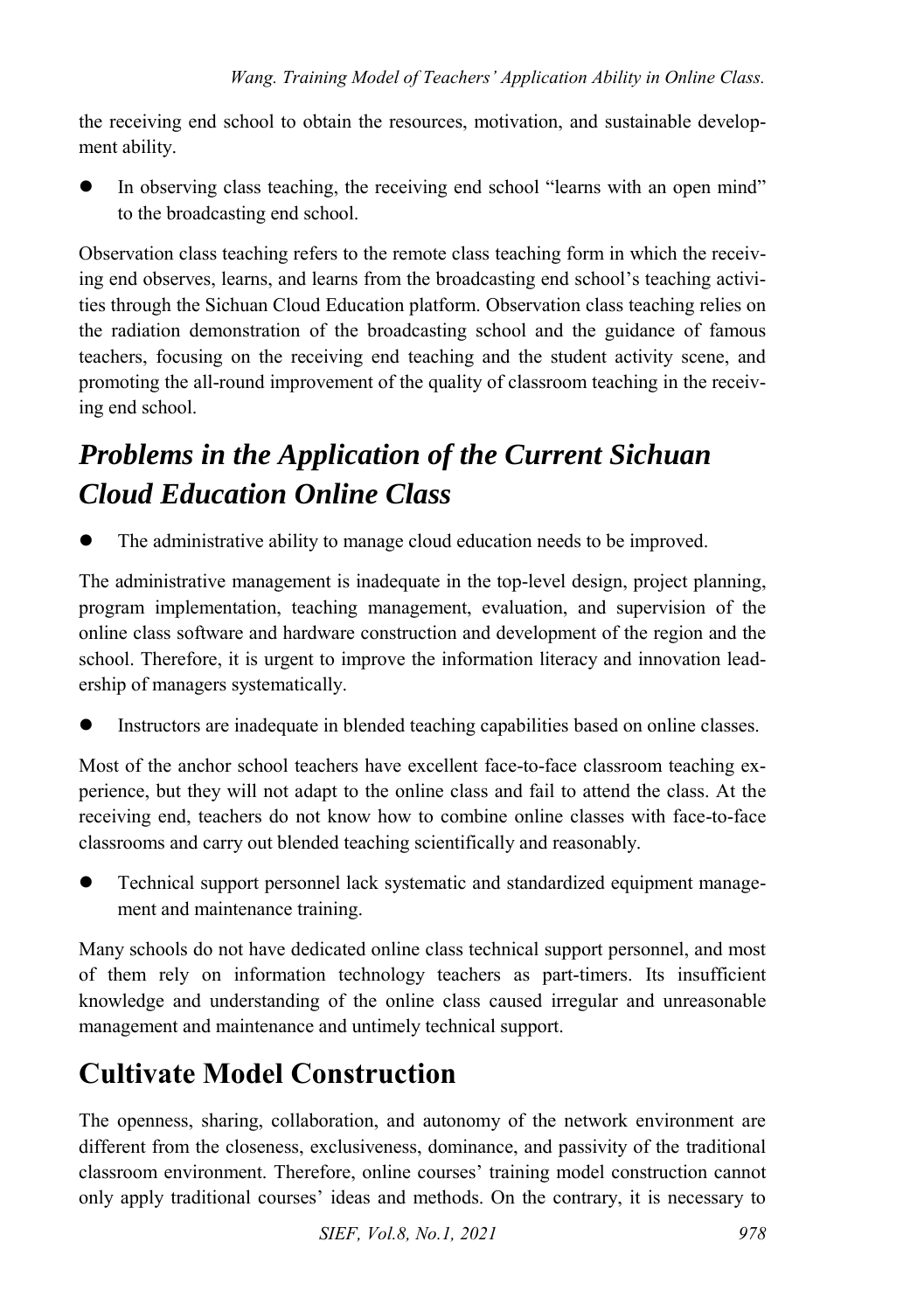give full play to online media's advantages and appropriately reflect contemporary education reform (Zhang, 2013).

## *Training Object*

Cloud Education focuses on the self-directed learning of the training objects. Learning can be done individually or collectively, breaking traditional classroom teaching limitations on learning objects, number of students, and learning time. Therefore, it is more suitable for national and lifelong learning. According to the actual work carried out in the Sichuan Cloud Education online class, we divide the training objects into three categories: school administrators, lecturers, and technical support (Zhang & Chen, 2018).

Administrative Team

The management team mainly includes the directors in charge of the education administrative departments of each city (state), the heads of the educational institutes (academies), the heads of technical equipment (audio-visual education), the principals and deans of the anchor schools, and receiving schools, etc.

Subject Lecturer

Subject lecturers include teachers in various subjects who participate in live classrooms, recorded classrooms, implanted teaching, and observation teaching.

Technical Support Personnel

Technical support personnel include technical equipment (audio-visual) personnel of various districts (counties) and various alliance schools' technical service personnel.

## *Training Principle*

Sichuan Cloud Education teacher application ability improvement training is guided by improving online class application ability, thus promoting alliance schools' regular application. Carry out classification promotion by implementing on-demand training and innovating the training mechanism, curriculum system, and evaluation plan. To give full play to the advantages of the network environment and reflect the characteristics of "cloud education," the teaching design of Cloud Education is carried out. The Cloud Education platform should follow the following five training principles.

Train as needed and teach as per the aptitude.

Before training, conduct detailed research in a layered and classified manner to determine the shortcomings of various students' teaching management and application ability. Carry out targeted training based on survey results. During the training process, the trainees' learning and training data are collected throughout the process, and the training content is adjusted in time, and the guidance is tracked according to the trainees' feedback during the training process. "Training according to needs," "Teaching as per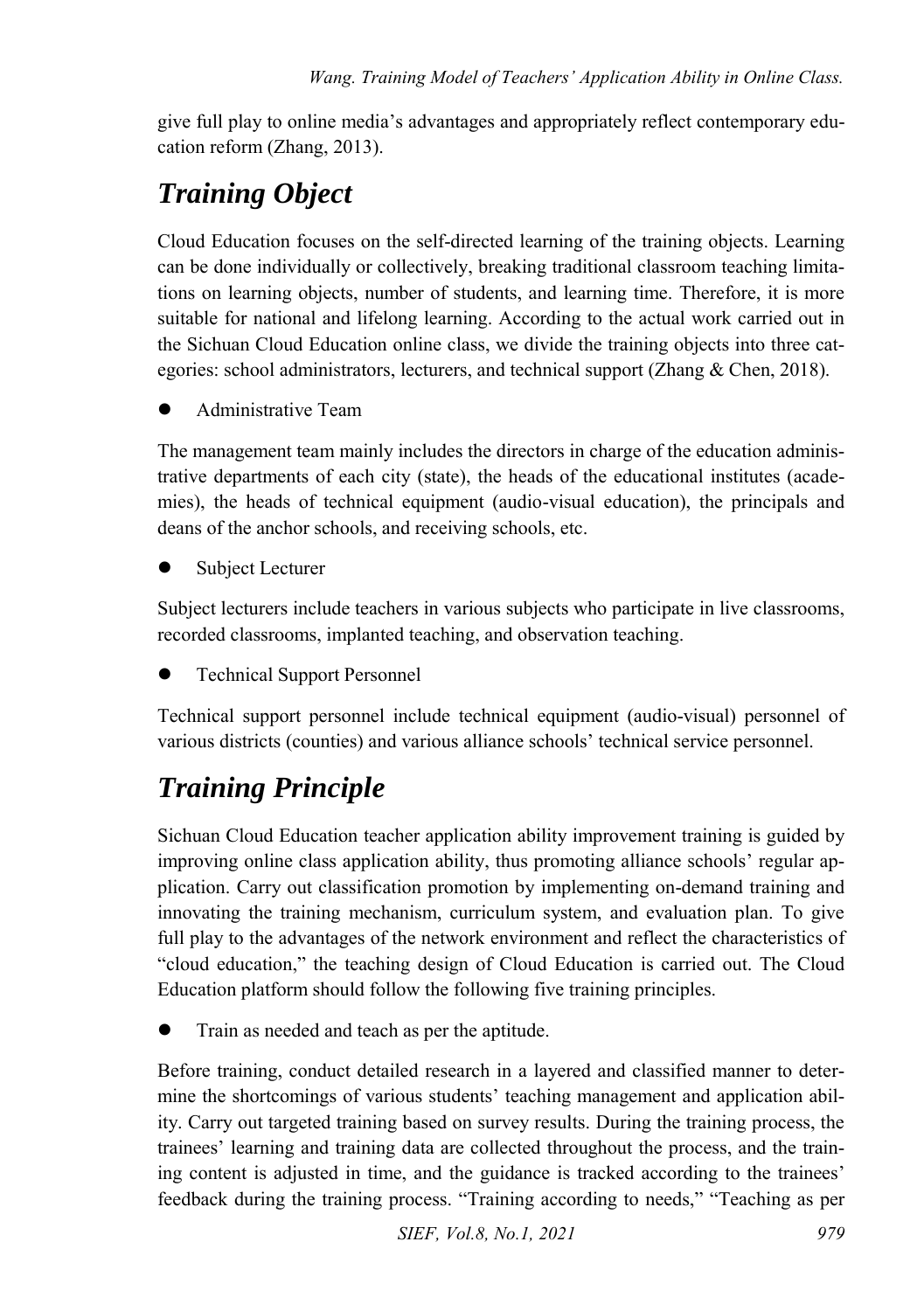their aptitude," and "Learning in accordance with the teaching," and "Selecting learning following their aptitude" complement each other and jointly promote the overall development of students. Teachers "teach students as per their aptitude," and students should also "learn from teaching." Choose what is right to do, and change if it is terrible. Students should also be allowed to "choose studies based on their aptitude" and develop freely according to their abilities, interests, and other exceptional circumstances. Combining the three emphasizes both the "teaching" of teachers and students' "learning" to achieve harmony and unity.

Application-driven and precise breakthrough.

Cloud Education focuses on solving the critical problems of online course education in education and teaching management, classroom teaching, and technical support services. Based on classroom teaching applications, targeted training is carried out around applying input and output ports. This training principle is in line with the exploration-based teaching model, which is conducive to cultivating students' creative ability and independently analyzing and solving problems. It is an efficient training principle for online class teaching that is very practical, highly creative, and has obvious development times (Jiang, 2018).

Ability-oriented and correcting problems.

Cloud Education is oriented to improve the teaching management and application ability of trainees, correct their problems, and strive to solve the problems in the practical application of online course teaching. The training of trainees is to directly improve the ability of Cloud Education managers and employee skills and provide Cloud Education with new work ideas, knowledge, information, and skills. It is a fundamental way and an excellent way to increase the talents, dedication, and innovative spirit of employees. It is the most critical human resource development. It is a more critical human capital investment than physical capital investment.

Classification promotion and gradual progress.

The knowledge described goes from the shallower to the deeper, step by step in the daily training and courses. The goal is to classify and improve managers' teaching management ability, teachers' mixed teaching ability, and technical personnel's technical serviceability based on standards. Such training goals help teachers pay attention to students of different levels and provide them with a "ladder" of effort. Also, it can make teachers' teaching better and improve their classroom teaching efficiency.

Focus on innovation and bring forth the new.

Cloud Education focuses on integrating information technology and teaching innovation, practice, and condensing new teaching models. To develop Sichuan Cloud Education based on teaching and application and comprehensive innovation, curriculum integration using information technology as a cognitive tool will undoubtedly be the dominant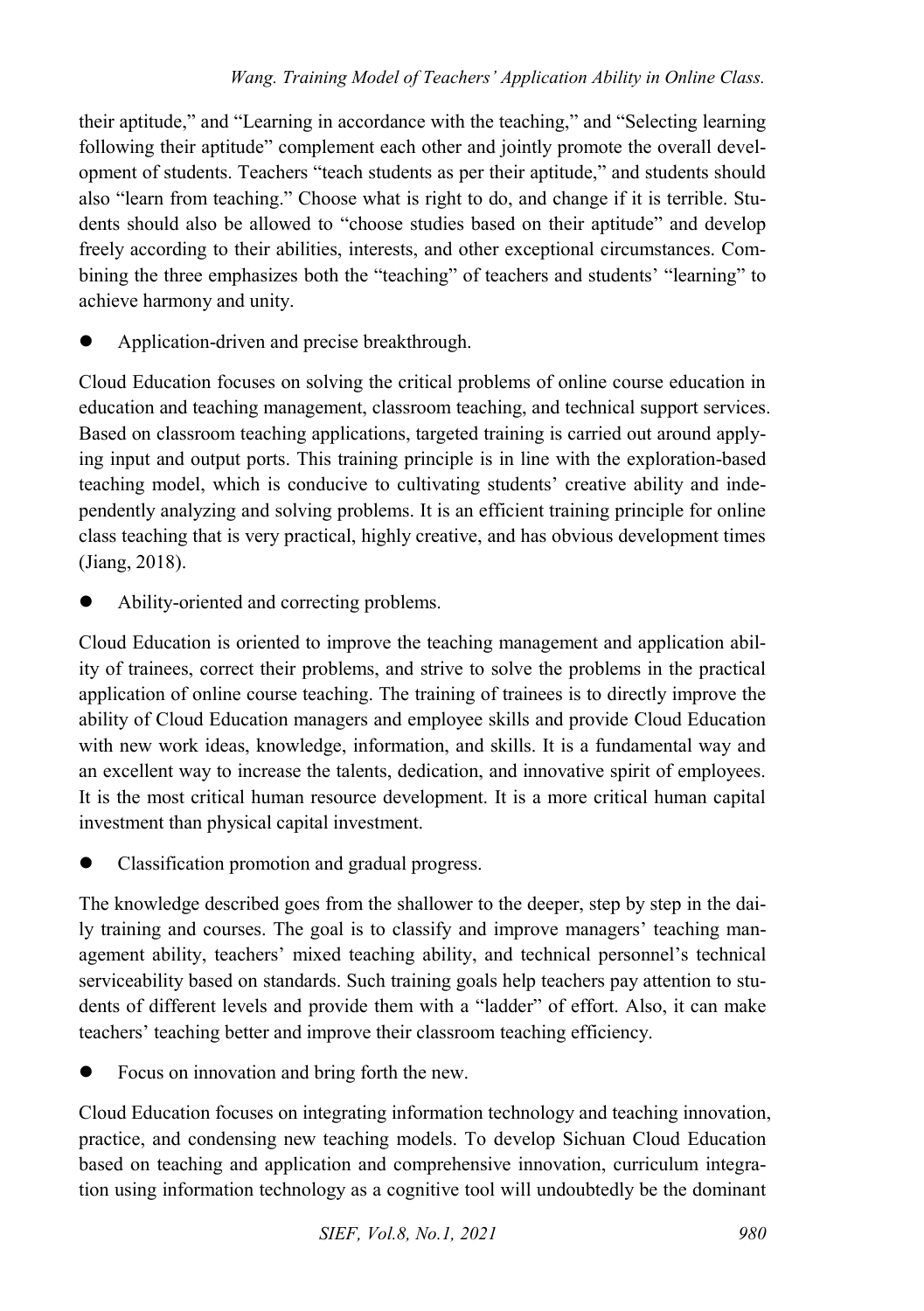

course learning method in the information age. It will indeed become the primary method of school teaching in the 21st century. In the current background of China's active promotion of education modernization and informatization, advocating and exploring the teaching of information technology and curriculum integration has vital practical significance for developing students' "information literacy" and cultivating students' innovative spirit and practical ability (Wang et al., 2020).

#### *Training Objectives*

Because the purpose of Cloud Education is to support and help trainees achieve their learning goals. Therefore, the teaching design in Cloud Education should pay attention to establishing training goals. The training goal of Sichuan Cloud Education teacher application ability improvement is to fully realize the standard and on-demand application of online classes in alliance schools and promote the realization of a high-quality and balanced education in Sichuan Province. As shown in **Figure 1** below.

 Consolidate the foundation and consolidate the foundation, focusing on improving the Cloud Education management and service level.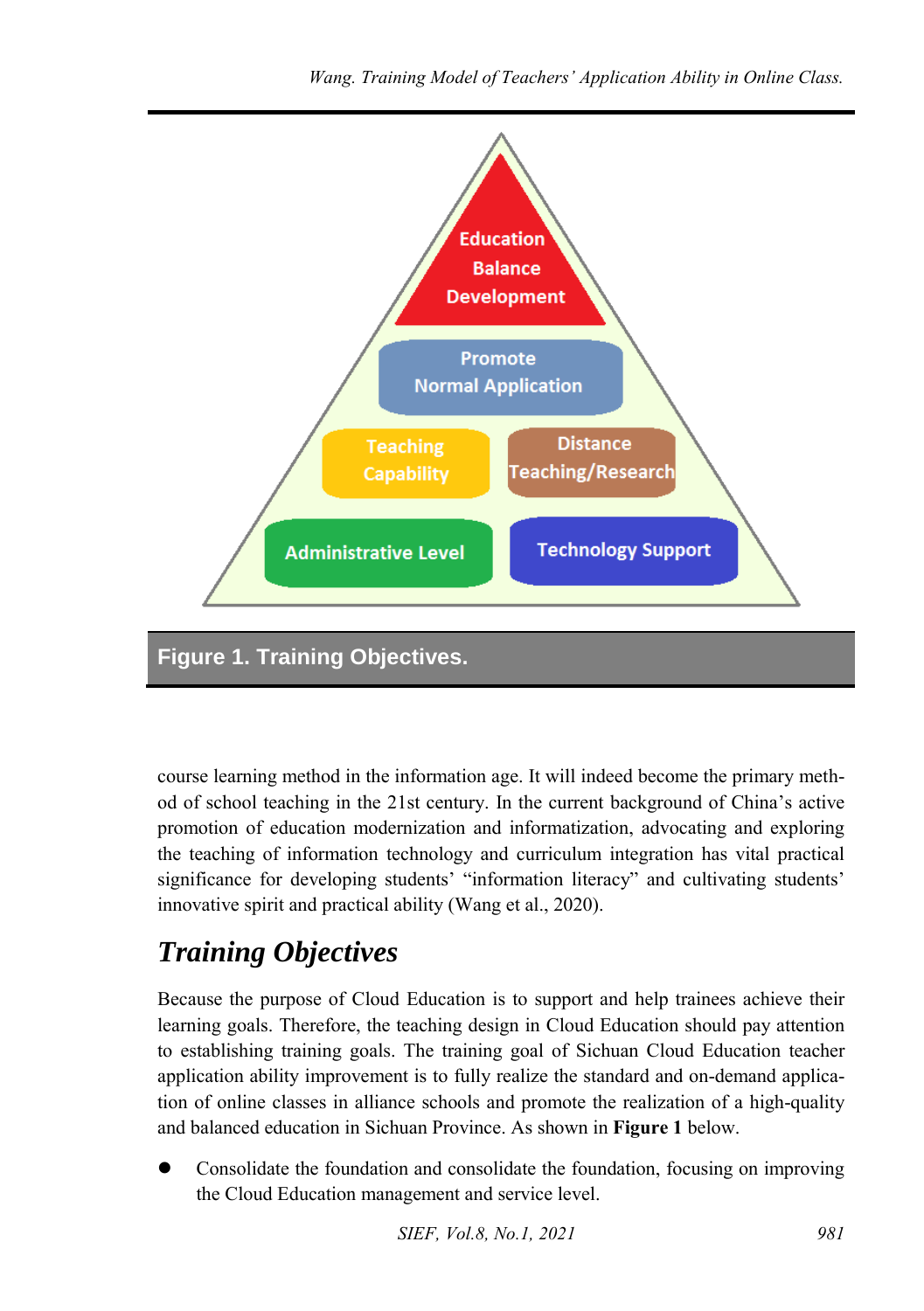Teaching quality is the lifeline of a school. If a school wants to improve the quality of teaching, it must have a progressive educational ideology, a scientific management level, and an efficient school leadership team; at the same time, it must have a relatively complete and scientific management mechanism as a guarantee; it must also have a team of teachers. They love education, unite and cooperate, and work hard.

Sichuan Cloud Education continuously updates the Cloud Education educational concept of managers through the training of trainees, enhances information leadership and information literacy, and improves the application management and service level of "cloud education."

 People-oriented and vigorously improve the teaching ability of cloud education teachers.

Sichuan Cloud Education adheres to the people-oriented principle, which is to adhere to the survival and development of the trainees; respect the subject status and individual needs of the students, create a relaxed and harmonious humanistic environment, cultivate the students' sense of autonomy and personal initiative, and promote the physical and mental growth of the students and comprehensive development.

In the process of training and practice, Sichuan Cloud Education strives to solve the problems encountered in the process of cloud education teachers' online teaching, online teaching, and research and operation practice. It aims to establish a long-term mechanism to continuously enhance teachers' essential ability and blended teaching ability for the application of Sichuan Cloud Education and enhance cloud education teachers' ability to efficiently carry out remote collaborative teaching and research and teaching reform (Yuan, 2018)

Keep improving and efficiently promote the regular application of cloud education.

Through hierarchical and classified training in teaching management, teaching and research guidance, teacher training, technical support, operation and maintenance, allround guarantee, and promotion of the normalized application of "Sichuan Cloud Education."

i. Make steady progress and improve the quality of teaching.

The anchor schools' excellent teachers promote the improvement of ordinary teachers' teaching level in the receiving schools and promote Sichuan Cloud Education's classroom teaching quality.

ii. Do not forget the original intention and promote the balanced development of education

Through systematic training, the teaching, research, and teaching reform capabilities of personnel in all aspects of cloud education are comprehensively improved. Taking teacher improvement as the starting point and high-quality schools as the main body, through the effective integration of live teaching, recorded teaching, implanted teaching,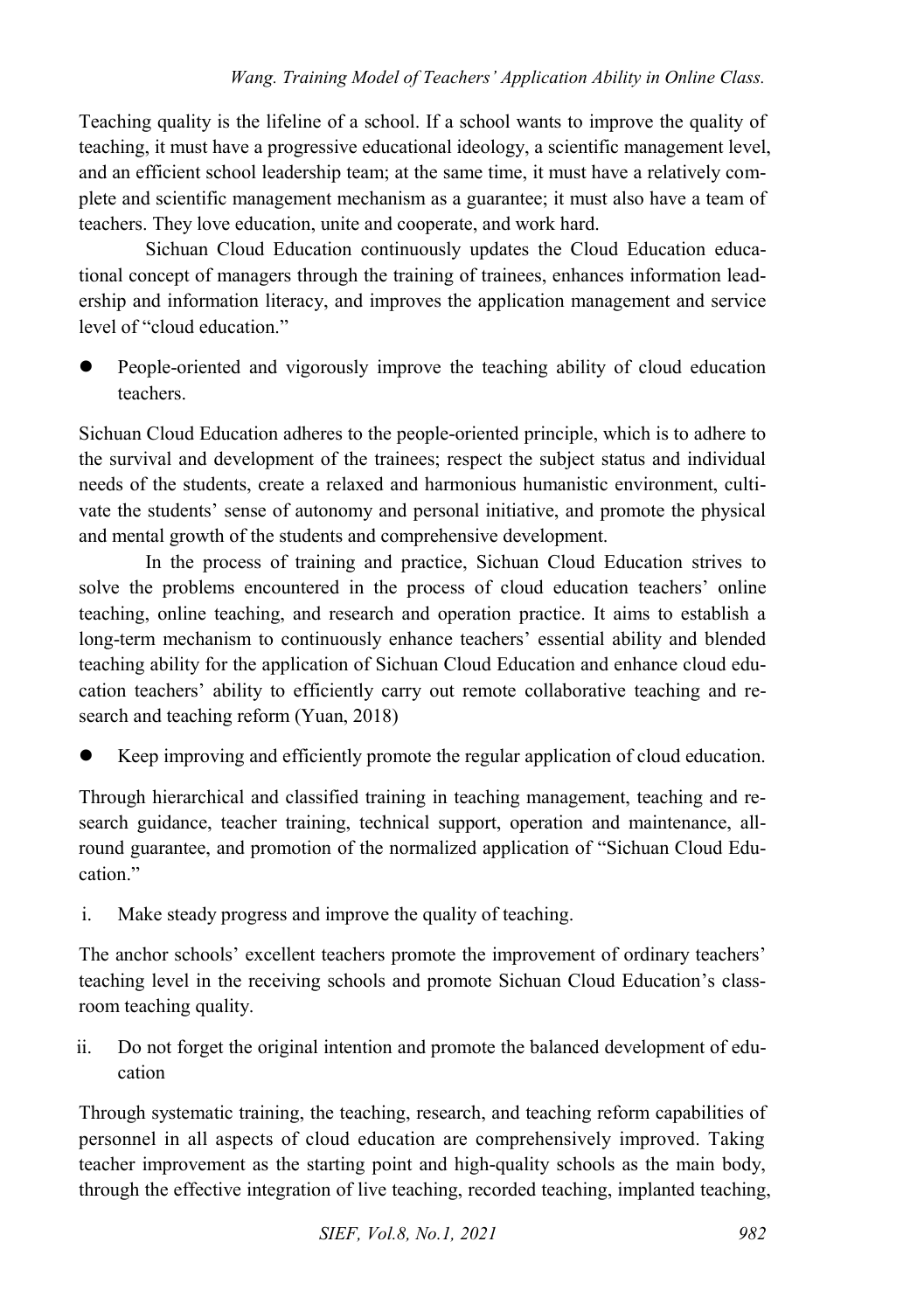

and observation teaching, systematically and comprehensively promote the sharing of high-quality educational resources comprehensively promote Balanced education development.

## *Training Stage*

This training model is divided into four stages: "categorized research and identification of problems; training according to needs, menu selection; 'seed-teacher' leading, overall improvement; comprehensive application, integration, and innovation." As shown in **Figure 2** below.

Categorized research and identification of problems

In the early stage, network research was conducted for different types of training objects. Identify the key and challenging problems of different objects in the online class application, establish the corresponding training course system, and refine the course menu.

Training according to needs, menu selection

This stage is mainly carried out online. Participants of the three types of training need to choose their courses through the course menu based on their school's actual online class application (except for required courses, optional courses are self-selected). It is planned to use expert lectures, case teaching, participatory, situational, and seminar methods (Cao, 2020).

'Seed-teacher' leading, overall improvement

Seed teachers should be selected in the sub-consortium. The seed teacher staff consists of broadcast-side teachers (all participating) and receiving-side teachers (one to three selected depending on the sub-consortium's size) participating in centralized offline training. Carry out hybrid training based on online teaching. It is mainly carried out through remote online guidance, giving full play to seed teachers' leading and demon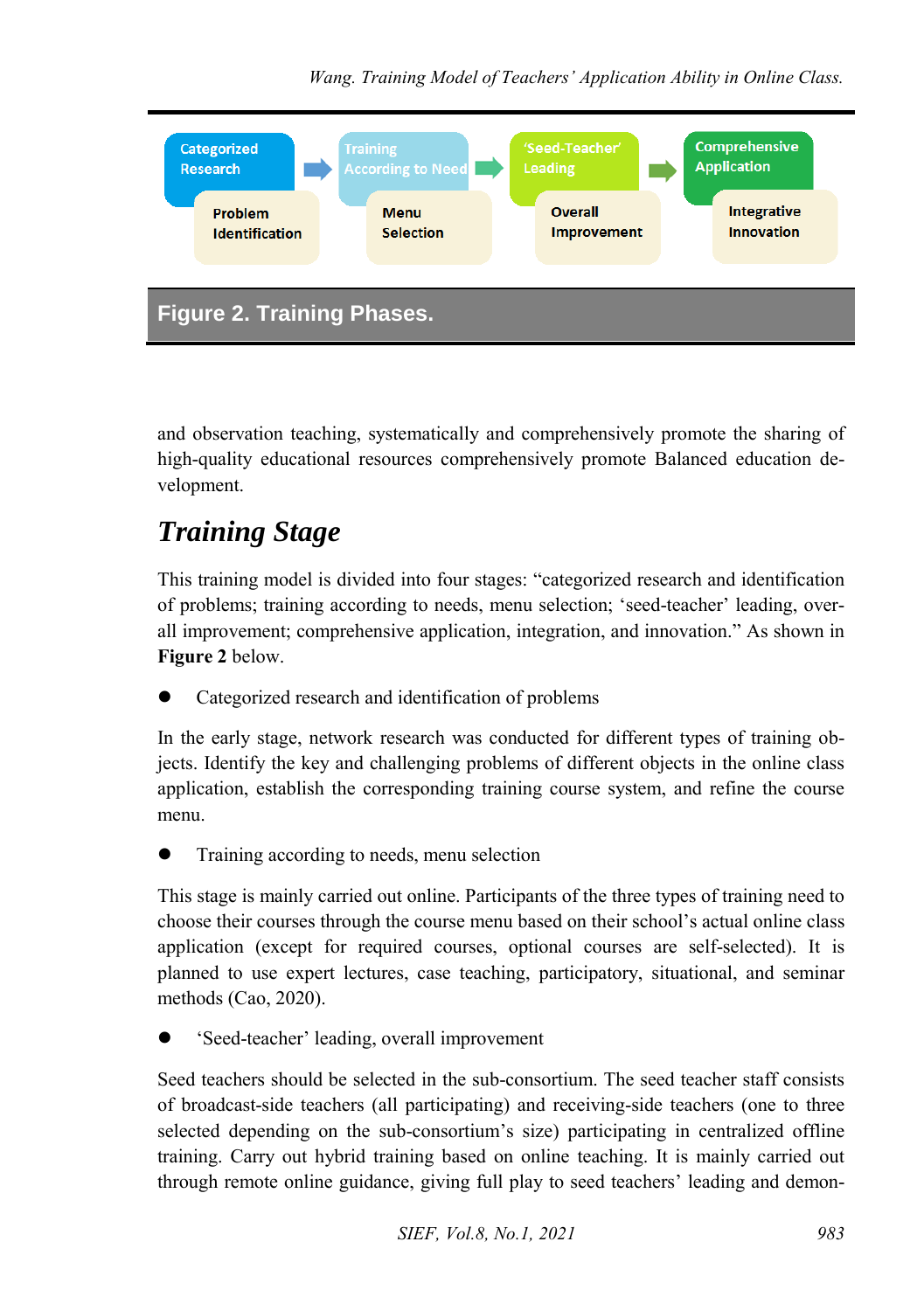strative role. On the one hand, seed teachers must fully carry out the practice and demonstration of blended teaching, and on the other hand, they must do an excellent job of guiding other teachers in the sub-union.

Comprehensive application, integration, and innovation

In the comprehensive application stage, the comprehensive application of the online class of Sichuan Cloud Education is promoted through observation and demonstration, alliance and mutual assistance, and extensive practice. Promote innovative applications by organizing online class teaching competitions at all levels. The characteristics of the Sichuan Cloud Education application are formed by developing online class-based teaching research and practical innovation.

## **Curriculum System Construction**

The curriculum training system is divided into five modules: teaching ability, distance teaching and research, concept strategy, organization management, and technical operation. Each module is designed with 5-6 targeted course areas.

Among them, the teaching ability module covers six areas: online teaching resource construction and application, minimalist teaching technology application, Cloud Education teaching design, online interactive methods and strategies, teaching visualization technology and strategies, and digital teaching evaluation strategies and practice.

Distance teaching and research cover five areas: the construction of teachers' online teaching and research community, teaching and research theory and practice in the context of informatization, online collaborative teaching and research practice, regional collaborative teaching and research cases and practices, and the construction and application of teaching and research results.

The concept and strategy module covers six areas: policy document interpretation, informatization to promote the leapfrog development of school education, online teaching theory, online teaching design-related theories, blended teaching-related theories, and information curriculum teaching-related theories.

The organization management module covers five areas: city and county cloud education construction and management, city and county cloud education teaching and research management, cloud education teaching management, cloud education teaching and research management, cloud education achievement construction and management.

Technical operations cover five areas: network basic guarantee technology application and practice, cloud education teacher equipment management and maintenance, live classroom technology guarantee and practice, remote teaching and research technology support and guarantee, cloud education resource storage, development, and application.

Sichuan Cloud Education teachers' application ability improvement training adopts "menu-based course selection," training on-demand, for three different types of training objects, set up mandatory courses and optional courses. The required courses are the required courses for all the training subjects who need the basic concepts,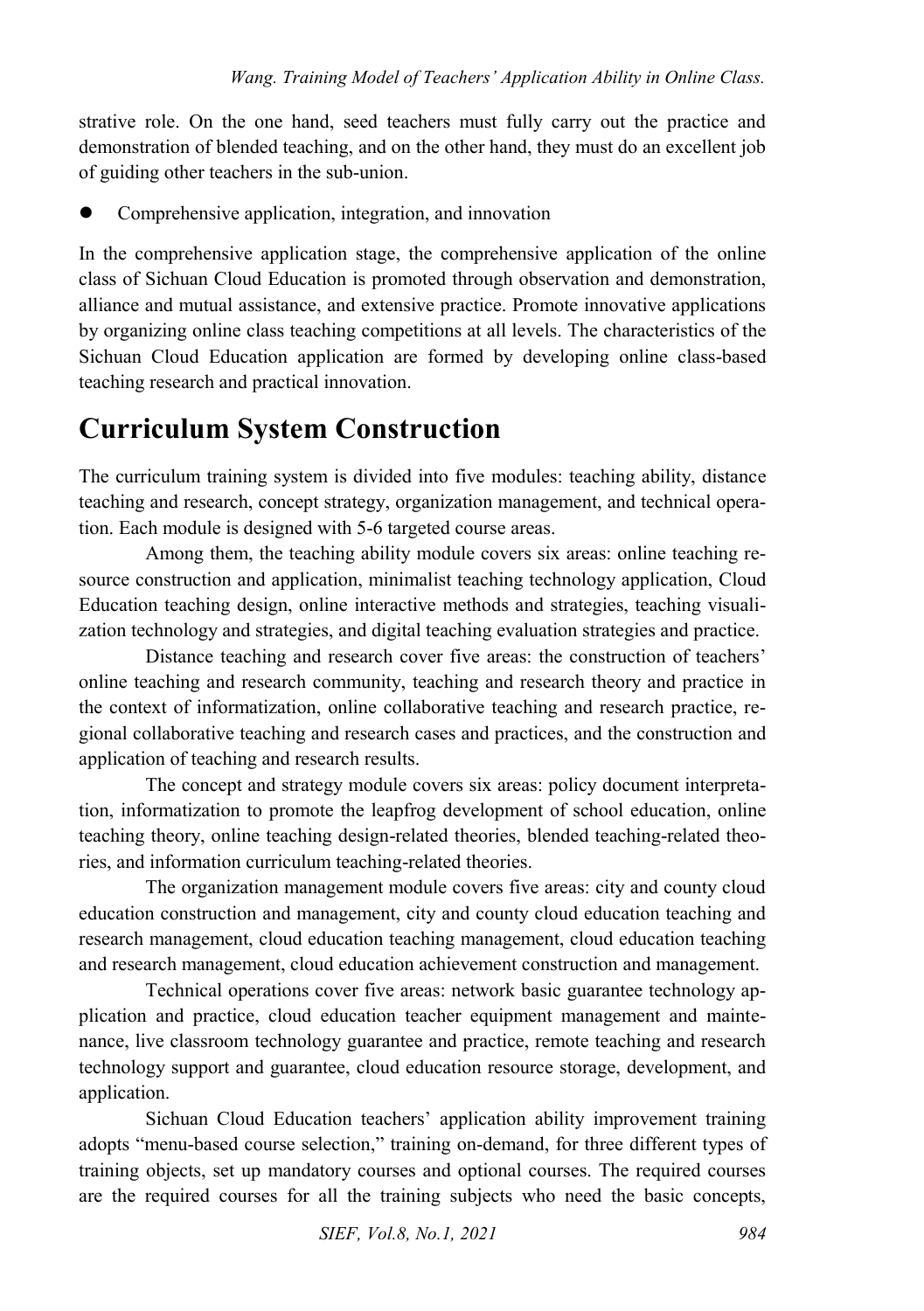knowledge, and skills to carry out cloud education work. Elective courses are comprehensive and innovative courses aimed at the personal interests, precision engineering, and ideal pursuits of different training objects. Compulsory courses guarantee highquality applications, while elective courses guarantee training goals and meet trainees' individual learning needs.

#### **Perspectives**

The birth of the Internet has affected the development of all walks of life. The rise of online education is naturally closely related to its advantages. Although network Cloud Education is becoming more and more popular, there are still some disadvantages. I hope that the development of Cloud Education will get better and better in the future and solve these problems effectively.

#### *Advantages of Sichuan Cloud Education*

Innovate Mechanism Construction

The training mode adopts the method of forming a learning community by sub-union to ensure the curriculum's integrity. Through pre-training research, identify the problem; categorized training, training on demand; thereby ensuring the promotion's effectiveness.

Innovate the Course Experience

In the past, there were often embarrassing situations in which the training courses did not match the trainees' needs. The use of "menu-based" training can solve this problem. Ensuring the achievement of training goals also meets the individual learning needs of trainees, dramatically improves their learning effects, and ensures the flexibility of improvement.

Innovate Evaluation Methods

The training mode uses the whole process of learning data recording to track, evaluate and feedback the trainees' improvement. It can give early warning of possible learning difficulties and problems to ensure improved improvement (Liu, 2020).

Innovate The Management Model

This training model establishes a personal growth file for each trainee. The personalized management mode of innovative training guarantees the rationality of promotion.

#### *Disadvantages of Sichuan Cloud Education*

Lack of Emotional Communication between Teachers and Students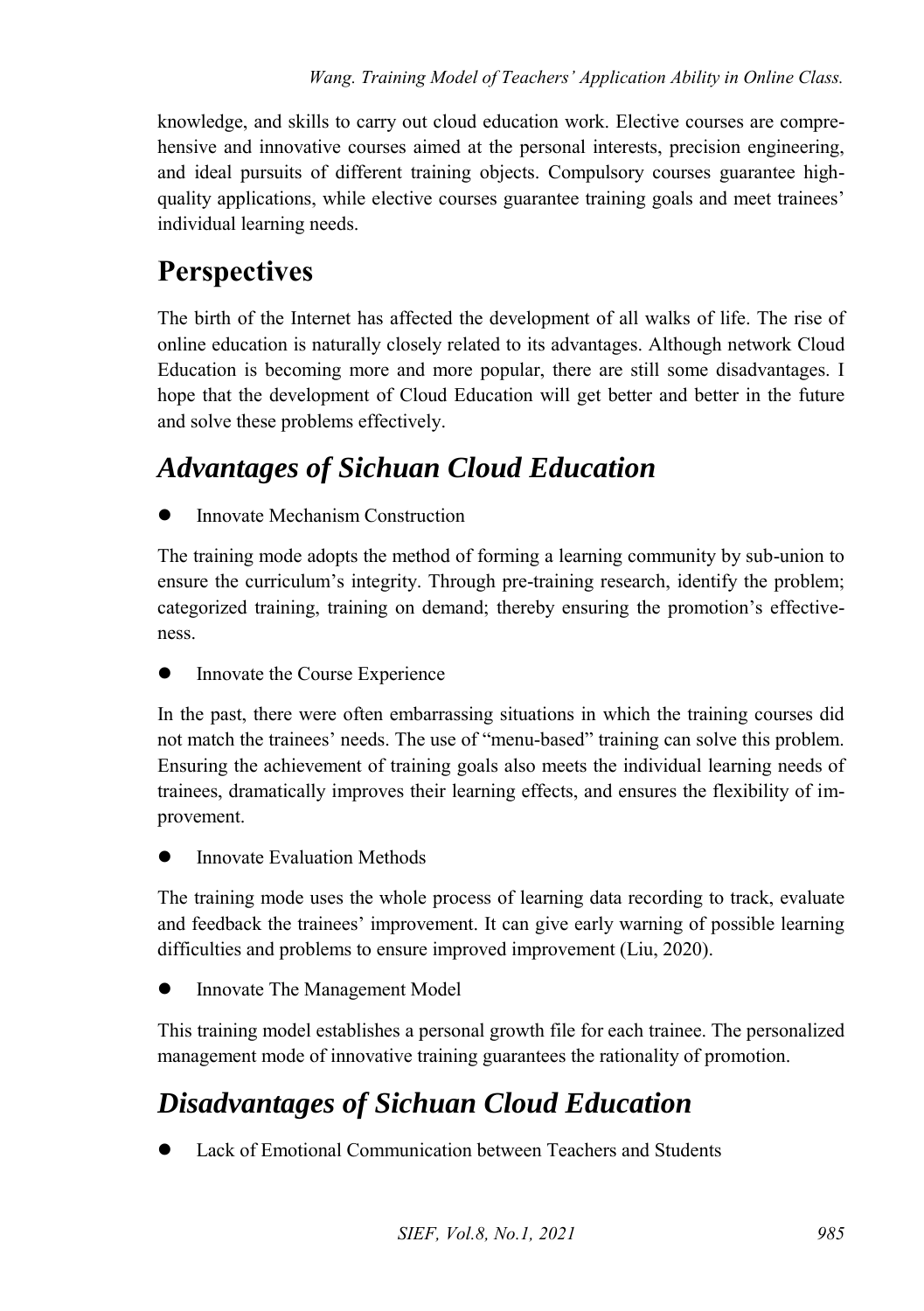This training model makes the distance between students and teachers farther. Students face a cold machine, and it is difficult for teachers to get inside students' hearts. However, emotional communication still requires face-to-face conversations between people.

Students Can Only Conduct Closed Learning

Although online education's current development is becoming perfect, some live broadcast modes also support real-time video and voice interaction, but the learner is essentially a person to complete the study on a computer or mobile phone. The learner is human. So people need a real social occasion and the ability to collaborate and discuss with each other in teams. The current Cloud Education platform cannot solve this problem well.

High Requirements for Student Autonomy

Online education entirely relies on the autonomy of students. It is difficult for teachers to supervise and deter students across the network cable. Therefore, the teaching effect has a significant correlation with the student's learning state. It makes it unrealistic for some students with insufficient desire to learn to rely solely on online education to learn systematic knowledge (Cai et al., 2020).

## *Prospects for the Future Development of Sichuan Cloud Education*

The online class of Sichuan Cloud Education has various courses that students learn to meet their needs for distance online education and can be used to supplement full-time student education on campus. At the same time, it can also serve for continuing education and lifelong learning for the whole society. However, I think the implementation and application of online courses need to be further strengthened and expanded.

With the construction of hardware such as network classrooms and multimedia classrooms in colleges and universities, the network courses on the Sichuan Cloud Education network platform can be used to enter the teaching classroom through the campus network, so that online class can replace the traditional lecture classroom. In this way, on the one hand, it relieves the shortage of teaching resources in many schools and saves teaching resources. On the other hand, it has promoted the reform of the teaching model of colleges and universities, and at the same time, cultivating the quality of students' self-learning and innovation so that excellent educational resources can be truly shared. It gives full play to the value and role of online courses. Cloud Education online class has been tried out in some schools instead of traditional university teaching lecture halls. This should become an essential trend of the online courses we pay attention to and research.

In general, in recent years, the level of Cloud Education online courses has been significantly improved, and particular achievements have been made in the construction of online courses. However, the construction of online courses is a complicat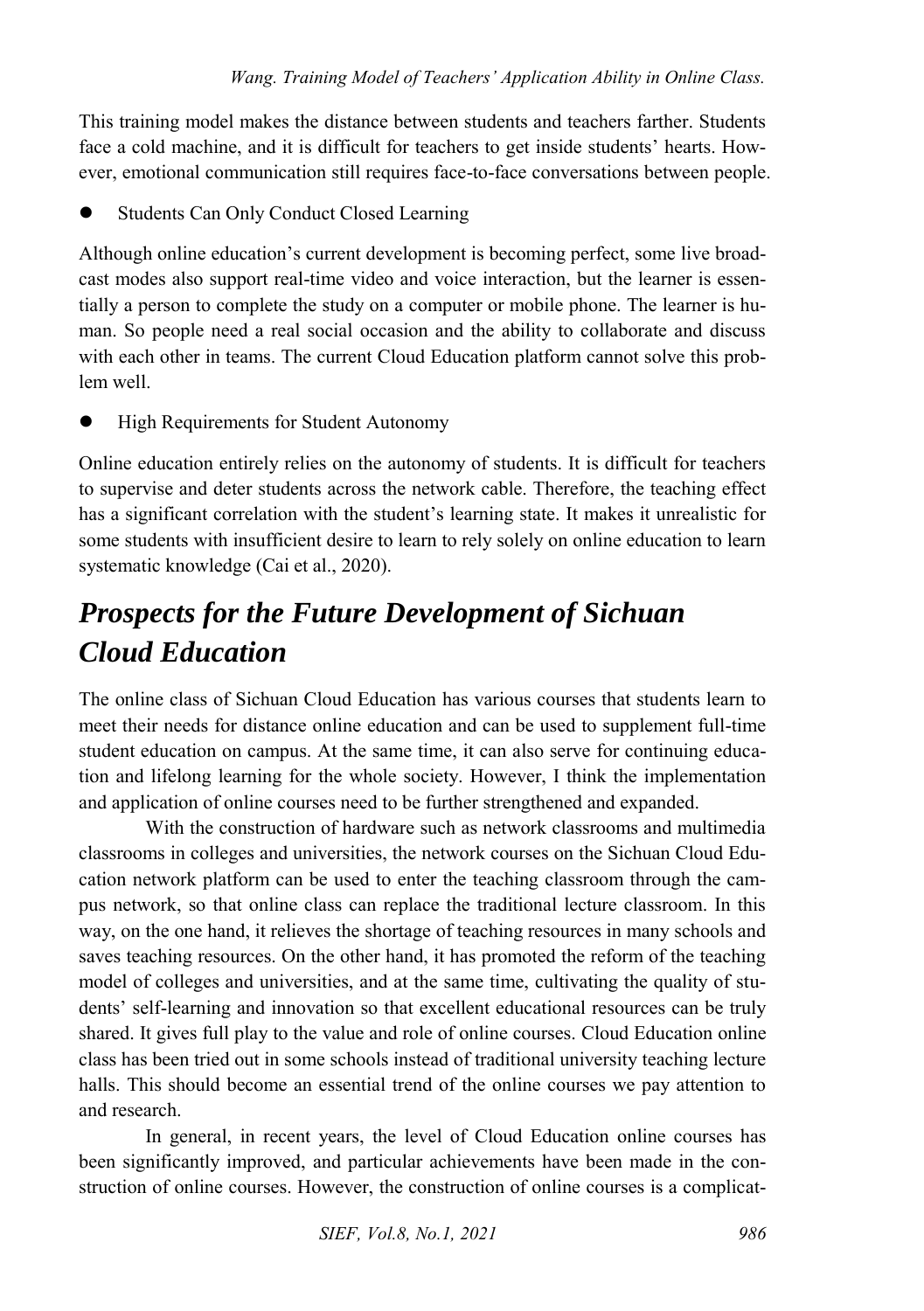ed system engineering. How to build high-quality online courses, give full play to the benefits of online teaching, and improve teaching quality, there are still many issues worthy of our research and thinking.

#### **References**

- Cai, R., Wang, Q., Xu, J., & Zhou, L. (2020). Effectiveness of students' self-regulated learning during the COVID-19 pandemic. *Science Insights*, 34(1): 175-182. DOI: <https://doi.org/10.15354/si.20.ar011>
- Cao, X. (2020). Thoughts and practice on the construction of regional education quality monitoring and evaluation information platform: Taking the development of Jiangyin education green comprehensive evaluation system as an example. *China Information Technology Education*, 2020(22): 87-88. [Chinese]

[https://kns.cnki.net/kcms/detail/detail.aspx?d](https://kns.cnki.net/kcms/detail/detail.aspx?dbcode=CJFD&dbname=CJFDLASN2021&filename=NETT202022035&v=rcPBXRE5w%25mmd2FIOs7JsNzhskS%25mmd2BITIPbbYPOqL6JriQ8LQApXK2Q6X0m5ZabG%25mmd2BY7scyy) [bcode=CJFD&dbname=CJFDLASN2021&f](https://kns.cnki.net/kcms/detail/detail.aspx?dbcode=CJFD&dbname=CJFDLASN2021&filename=NETT202022035&v=rcPBXRE5w%25mmd2FIOs7JsNzhskS%25mmd2BITIPbbYPOqL6JriQ8LQApXK2Q6X0m5ZabG%25mmd2BY7scyy) [ilename=NETT202022035&v=rcPBXRE5w](https://kns.cnki.net/kcms/detail/detail.aspx?dbcode=CJFD&dbname=CJFDLASN2021&filename=NETT202022035&v=rcPBXRE5w%25mmd2FIOs7JsNzhskS%25mmd2BITIPbbYPOqL6JriQ8LQApXK2Q6X0m5ZabG%25mmd2BY7scyy) [%25mmd2FIOs7JsNzhskS%25mmd2BITIP](https://kns.cnki.net/kcms/detail/detail.aspx?dbcode=CJFD&dbname=CJFDLASN2021&filename=NETT202022035&v=rcPBXRE5w%25mmd2FIOs7JsNzhskS%25mmd2BITIPbbYPOqL6JriQ8LQApXK2Q6X0m5ZabG%25mmd2BY7scyy) [bbYPOqL6JriQ8LQApXK2Q6X0m5ZabG](https://kns.cnki.net/kcms/detail/detail.aspx?dbcode=CJFD&dbname=CJFDLASN2021&filename=NETT202022035&v=rcPBXRE5w%25mmd2FIOs7JsNzhskS%25mmd2BITIPbbYPOqL6JriQ8LQApXK2Q6X0m5ZabG%25mmd2BY7scyy) [%25mmd2BY7scyy](https://kns.cnki.net/kcms/detail/detail.aspx?dbcode=CJFD&dbname=CJFDLASN2021&filename=NETT202022035&v=rcPBXRE5w%25mmd2FIOs7JsNzhskS%25mmd2BITIPbbYPOqL6JriQ8LQApXK2Q6X0m5ZabG%25mmd2BY7scyy) 

- Geng, F. (2016). "Embedded" teaching method. *Contemporary Education Research and Teaching Practice*, 2016(4): 16. [Chinese] DOI: [https://doi.org/10.16534/j.cnki.cn13-](https://doi.org/10.16534/j.cnki.cn13-9000/g.2016.0664) [9000/g.2016.0664](https://doi.org/10.16534/j.cnki.cn13-9000/g.2016.0664)
- Jiang, X. (2019). Appropriate "mobile learning" to help "future classroom"-rational use of education cloud platform to cultivate students to choose suitable learning methods independently. *Primary School Times Press*, 2019(21): 20-21. [Chinese] [http://www.cnki.com.cn/Article/CJFDTotal-](http://www.cnki.com.cn/Article/CJFDTotal-XXBS201921036.htm)[XXBS201921036.htm](http://www.cnki.com.cn/Article/CJFDTotal-XXBS201921036.htm)
- Liu, Y. (2020). The interaction and evaluation of cloud classroom teaching. *China CIO News*, 2020(11): 170-171. [Chinese]

[http://kns.cnki.net/KCMS/detail/detail.aspx?](http://kns.cnki.net/KCMS/detail/detail.aspx?dbcode=CJFD&filename=XXXT202011080) [dbcode=CJFD&filename=XXXT202011080](http://kns.cnki.net/KCMS/detail/detail.aspx?dbcode=CJFD&filename=XXXT202011080) 

Luo, X. (2020). Application research of webcast classroom system in distance teaching. *Education Teaching Forum*, 2020(33): 263-265. [Chinese]

[http://www.cnki.com.cn/Article/CJFDTotal-](http://www.cnki.com.cn/Article/CJFDTotal-JYJU202033111.htm)[JYJU202033111.htm](http://www.cnki.com.cn/Article/CJFDTotal-JYJU202033111.htm) 

- Wang, D., Wang, H., Zhang, W., Wang, H., & Shen, X. (2020). Online teaching during the "School is Out, but Class is On" period: Based on 33,240 online questionnaire surveys across China. *Best Evidence in Chinese Education*, 6(1): 753-767. DOI: <https://doi.org/10.15354/bece.20.ar061>
- Yuan, Y. (2018). Research on Evaluation Indexes and Methods of Online Teaching and Research Interactive Content-Based on Education Cloud Platform. Dissertation; Central China Normal University.

[https://kns.cnki.net/KCMS/detail/detail.aspx](https://kns.cnki.net/KCMS/detail/detail.aspx?dbname=CMFDTEMP&filename=1018234080.nh) [?dbname=CMFDTEMP&filename=1018234](https://kns.cnki.net/KCMS/detail/detail.aspx?dbname=CMFDTEMP&filename=1018234080.nh) [080.nh](https://kns.cnki.net/KCMS/detail/detail.aspx?dbname=CMFDTEMP&filename=1018234080.nh) 

Zhang, B., & Chen, Q. (2018). Analysis of the application of online class teaching mode. *Educational Information Technology*, 297(11):61-63. [Chinese] [https://www.cnki.com.cn/Article/CJFDTotal](https://www.cnki.com.cn/Article/CJFDTotal-JYUX201811015.htm) [-JYUX201811015.htm](https://www.cnki.com.cn/Article/CJFDTotal-JYUX201811015.htm) 

Zhang, G. (2013). Construction and innovation of teaching mode in the network environment. *Computer Education*, (22): 93-97. [Chinese] DOI: [https://doi.org/10.16512/j.cnki.jsjjy.2013.22.](https://doi.org/10.16512/j.cnki.jsjjy.2013.22.017)

[017](https://doi.org/10.16512/j.cnki.jsjjy.2013.22.017)